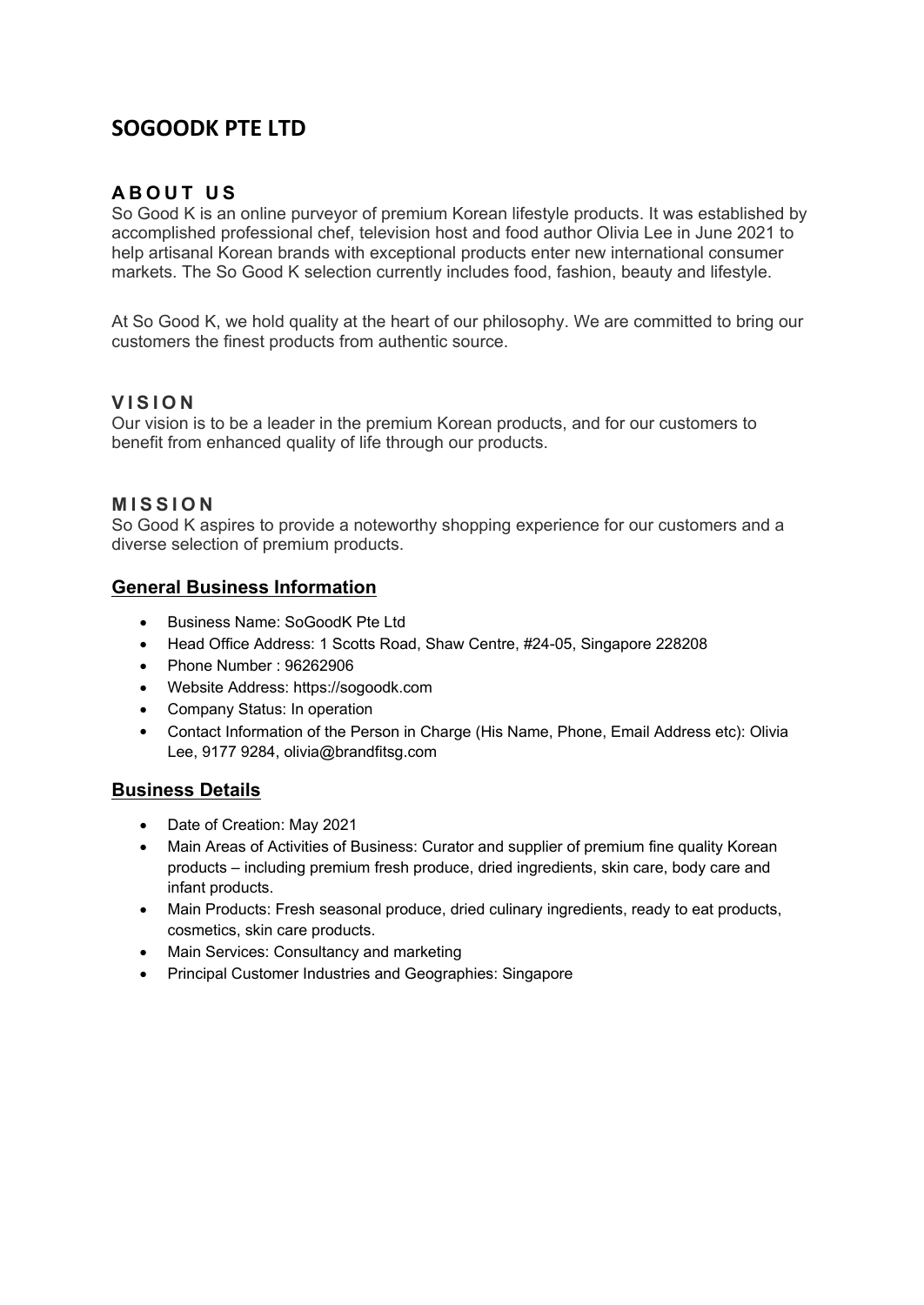**Our logo**



The logo embodies what SoGoodK is. We want to bring to our customers, serving them on a platter filled with fantastic produce and ingredients of the very best quality from Korea.

# **Our products and services**

We currently carry a variety of seasonal fresh produce on pre-order basis. The fruits we have include Master Cho's Muskmelons, Kyoho grapes, Shine muscat, Goguma, Jeju Tyvek tangerine, Roe Deer Butt Mushroom, White and Yellow peaches as well as Hallabong and Redhyang. In season now is our premium Korean Jukhyang strawberries.

Besides that, we also have many dried and ready to eat products ranging from Master Hee's Seaweed Laver Snack to Golden Queen No. 3 rice, Hong Yeong Ui Snow Crab White Soy Sauce, Gapyeong Yellow Pine Nuts, Muhwadam Green Fig jam and vinegar and Queensbucket Sesame and Perilla Oils and seeds.

All products were sourced and curated from quality farms around South Korea as well from renowned manufacturers and suppliers in the country.

All products are exclusively found on SoGoodK.com.

To ensure our customers get the best quality product, we air flown all the products directly from Korea and deliver them straight to our customers as soon as the stocks are in our warehouse. We will ensure our customers get the freshest and highest quality produce from us every time.